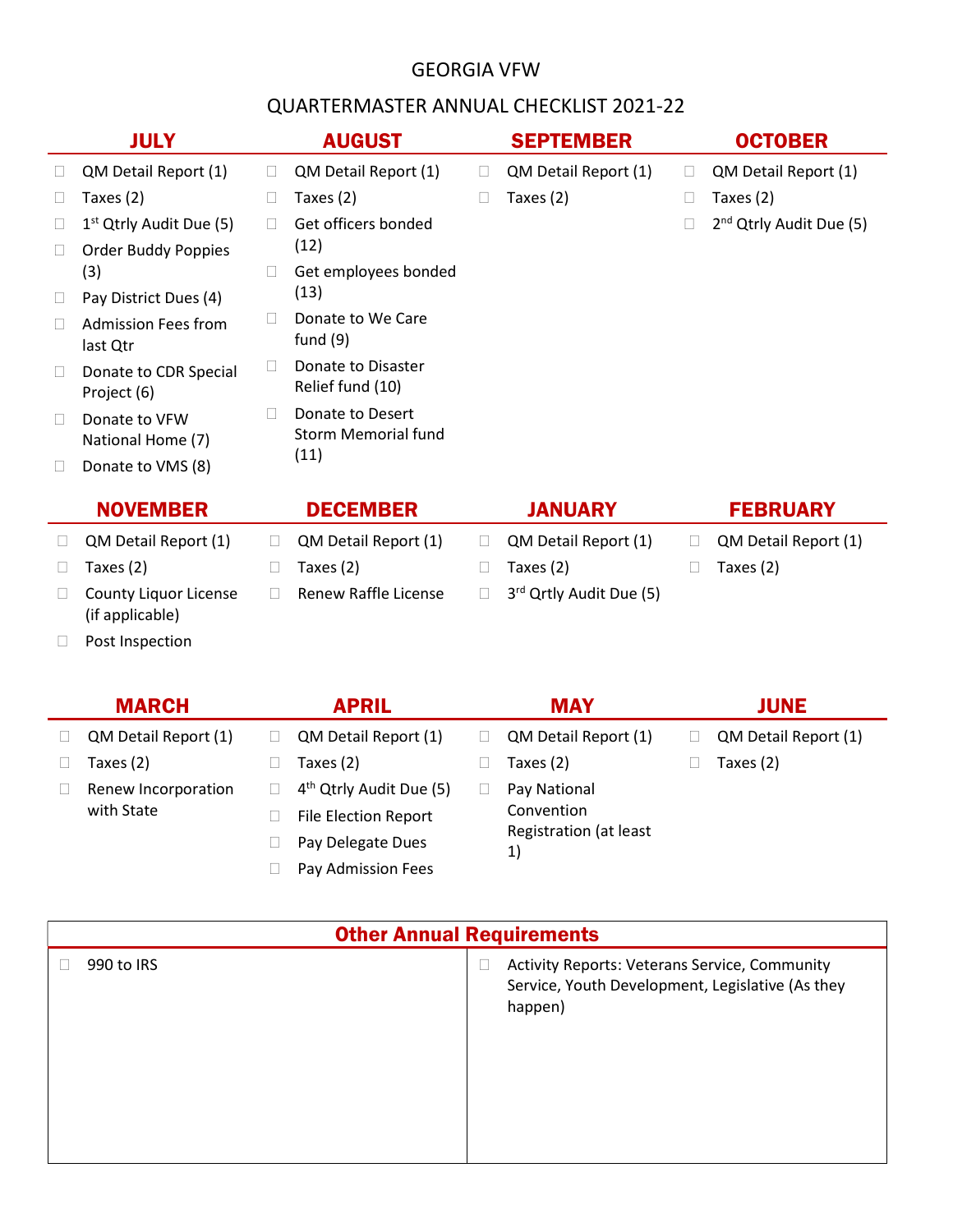## GEORGIA VFW

## QUARTERMASTER ANNUAL CHECKLIST 2021-22

|   | Due              | <b>Report/Requirement</b>                                                                                                                                                                                                                                                                       | Reference/Lookup                       | Reqt |
|---|------------------|-------------------------------------------------------------------------------------------------------------------------------------------------------------------------------------------------------------------------------------------------------------------------------------------------|----------------------------------------|------|
| 1 | Each Post<br>Mtg | <b>QM's Detail Report of Receipts &amp; Disbursements</b><br>Present information to membership during meeting.                                                                                                                                                                                  | National Bylaws, Section<br>218(5)(b)  |      |
|   |                  | Keep a copy on file at the Post.                                                                                                                                                                                                                                                                |                                        |      |
|   | Monthly          | Payroll Taxes, Sales Taxes, Federal Taxes, Canteen Income Taxes                                                                                                                                                                                                                                 |                                        |      |
| 3 | Jul              | <b>Order Buddy Poppies</b>                                                                                                                                                                                                                                                                      | Commander's Program Book               | A/S  |
|   |                  | Make payable to: VFW Dept of Georgia<br>$\bullet$<br>Order in increments of 500 (\$60/500)<br>$\bullet$<br>Allow 8 - 10 weeks for delivery.<br>$\bullet$<br>Cannot be shipped to the Post Home address.<br>$\bullet$                                                                            | vfwga.com > Resources > Forms          | A/A  |
| 4 | Jul              | <b>District Dues</b>                                                                                                                                                                                                                                                                            | <b>District Bylaws</b>                 |      |
|   |                  | Make payable to: District<br>$\bullet$<br>Typically \$1/member<br>٠<br>Required to vote in District elections<br>$\bullet$                                                                                                                                                                      |                                        |      |
| 5 | <b>Jul 31</b>    | 1 <sup>st</sup> Quarter Trustee's Report of Audit (Apr - Jun)<br>All 3 Trustees and Commander must sign.<br>$\bullet$                                                                                                                                                                           | National Bylaws, Section<br>218(11)(b) | A/S  |
|   |                  | Keep a copy on file at Post<br>$\bullet$<br>Can be scanned (after signatures) and emailed to<br>$\bullet$<br>admin@vfwga.com and/or adj@vfwga.com.<br>Otherwise mail to Georgia VFW HQ.                                                                                                         | vfwga.com > Resources > Forms          |      |
| 6 | Jul - Aug        | <b>Donate to Commander's Special Project - Dream Flights</b>                                                                                                                                                                                                                                    | Commander's Program Book               | A/S  |
|   |                  | Minimum based on Georgia Division (see book)<br>$\bullet$<br>Make payable to VFW Dept of Georgia<br>$\bullet$<br>Can pay more than the minimum (extra points)                                                                                                                                   | vfwga.com > Resources > Forms          |      |
| 7 | Jul - Aug        | <b>Donate to VFW National Home for Children</b>                                                                                                                                                                                                                                                 | Commander's Program Book               | A/S  |
|   |                  | Minimum based on Georgia Division (see book)<br>٠<br>Pay directly to National Home<br>$\bullet$<br>Put "Georgia House" in memo<br>$\bullet$<br>Fill out form from Commander Book/vfwga.com and email<br>to HQ (admin@vfwga.com / adj@vfwga.com)<br>Can pay more than the minimum (extra points) | vfwga.com > Resources > Forms          |      |
|   | Jul - Aug        | <b>Donate to Veterans &amp; Military Support (VMS)</b>                                                                                                                                                                                                                                          | Commander's Program Book               | A/S  |
|   |                  | Minimum based on Georgia Division (see book)<br>Pay directly to VFW National via All American Portal<br>$\bullet$                                                                                                                                                                               | vfw.org All American Portal            | A/A  |
|   |                  | Make sure to check "On Behalf of Post" and your Post #<br>$\bullet$<br>Fill out form from Commander Book/vfwga.com and email<br>$\bullet$<br>to HQ (admin@vfwga.com / adj@vfwga.com)<br>Can pay more than the minimum (extra points)                                                            | vfwga.com > Resources > Forms          |      |
|   | Jul - Aug        | <b>Donate to Georgia VFW We Care Fund</b>                                                                                                                                                                                                                                                       | Commander's Program Book               |      |

- Make payable to VFW Dept of Georgia
- Can pay w/credit or debit card (3% fee added) Call HQ
- Put "We Care Fund" in memo